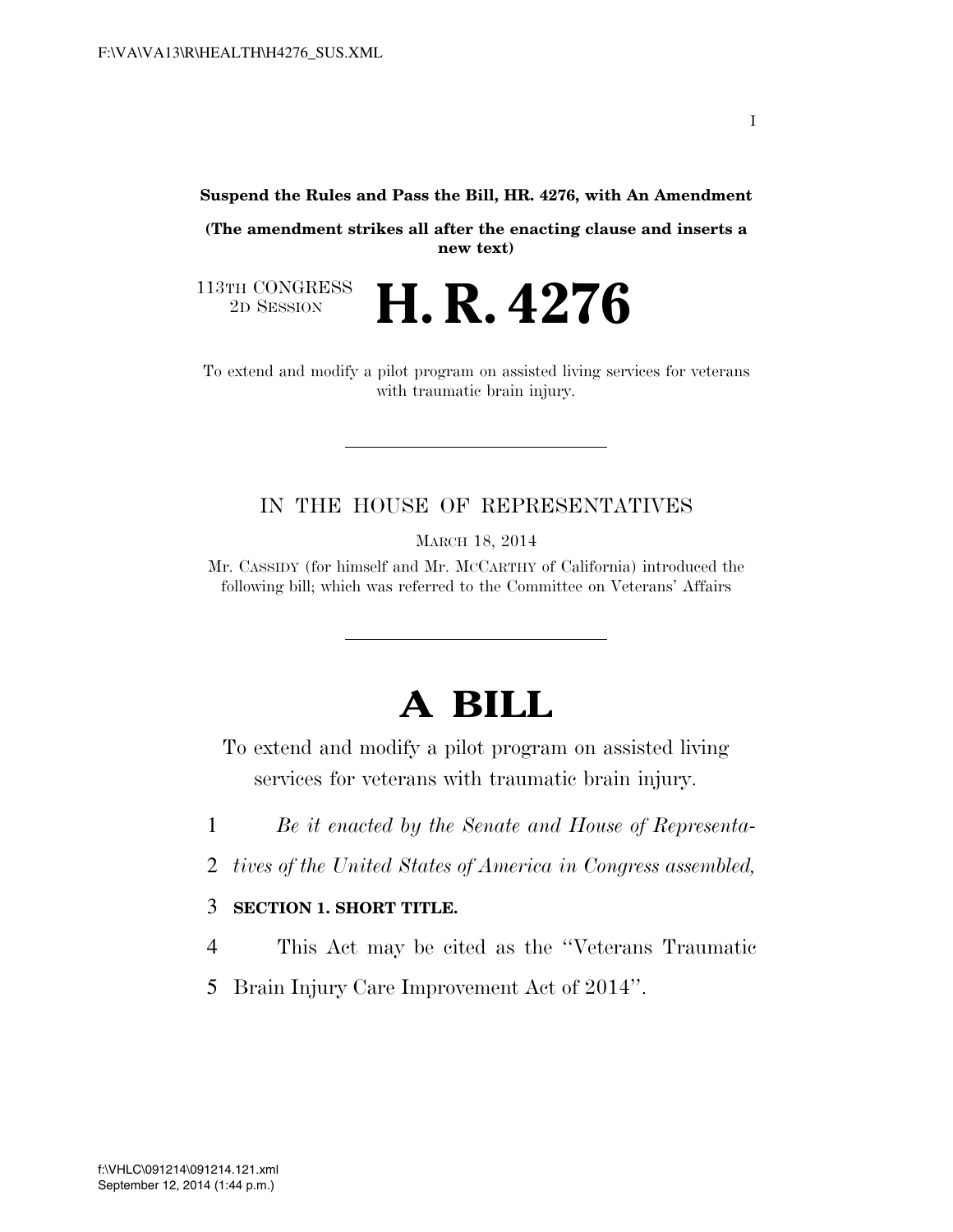| 1              | SEC. 2. EXTENSION AND MODIFICATION OF PILOT PRO-          |
|----------------|-----------------------------------------------------------|
| $\overline{2}$ | GRAM ON ASSISTED LIVING SERVICES FOR                      |
| 3              | VETERANS WITH TRAUMATIC BRAIN INJURY.                     |
| $\overline{4}$ | (a) MODIFICATION OF REPORT REQUIREMENTS.                  |
| 5              | Subsection (e) of section 1705 of the National Defense    |
| 6              | Authorization Act for Fiscal Year 2008 (Public Law 110–   |
| $\overline{7}$ | 181; 38 U.S.C. 1710C note) is amended to read as follows: |
| 8              | $``$ (e) REPORTS.—                                        |
| 9              | $``(1)$ QUARTERLY REPORTS.—                               |
| 10             | "(A) IN GENERAL.—For each calendar                        |
| 11             | quarter occurring during the period beginning             |
| 12             | January 1, 2015, and ending September 30,                 |
| 13             | 2017, the Secretary shall submit to the Com-              |
| 14             | mittees on Veterans' Affairs of the Senate and            |
| 15             | the House of Representatives a report on the              |
| 16             | pilot program.                                            |
| 17             | "(B) ELEMENTS.—Each report submitted                      |
| 18             | under subparagraph (A) shall include each of              |
| 19             | the following for the quarter preceding the               |
| 20             | quarter during which the report is submitted              |
| 21             | the following:                                            |
| 22             | "(i) The number of individuals that                       |
| 23             | participated in the pilot program.                        |
| 24             | "(ii) The number of individuals that                      |
| 25             | successfully completed the pilot program.                 |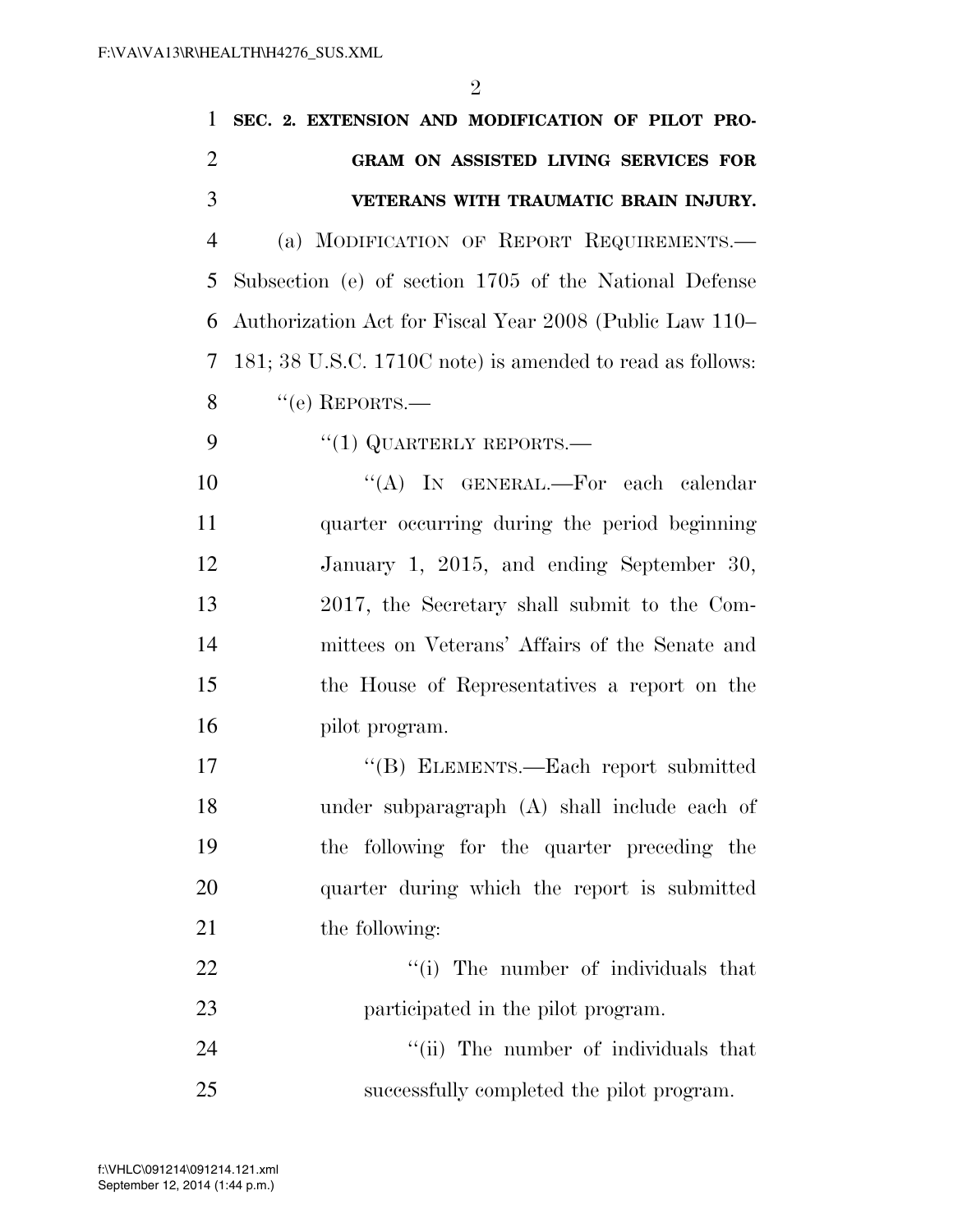| $\mathbf{1}$   | "(iii) The degree to which pilot pro-           |
|----------------|-------------------------------------------------|
| $\mathbf{2}$   | gram participants and family members of         |
| 3              | pilot program participants were satisfied       |
| $\overline{4}$ | with the pilot program.                         |
| 5              | "(iv) The interim findings and conclu-          |
| 6              | sions of the Secretary with respect to the      |
| 7              | success of the pilot program and rec-           |
| 8              | ommendations for improvement.                   |
| 9              | $``(2)$ FINAL REPORT.—                          |
| 10             | "(A) IN GENERAL.—Not later than $60$            |
| 11             | days after the completion of the pilot program, |
| 12             | the Secretary shall submit to the Committees    |
| 13             | on Veterans' Affairs of the Senate and the      |
| 14             | House of Representatives a final report on the  |
| 15             | pilot program.                                  |
| 16             | "(B) ELEMENTS.—The final report re-             |
| 17             | quired by subparagraph (A) shall include the    |
| 18             | following:                                      |
| 19             | "(i) A description of the pilot pro-            |
| 20             | gram.                                           |
| 21             | "(ii) The Secretary's assessment of             |
| 22             | the utility of the activities carried out       |
| 23             | under the pilot program in enhancing the        |
| 24             | rehabilitation, quality of life, and commu-     |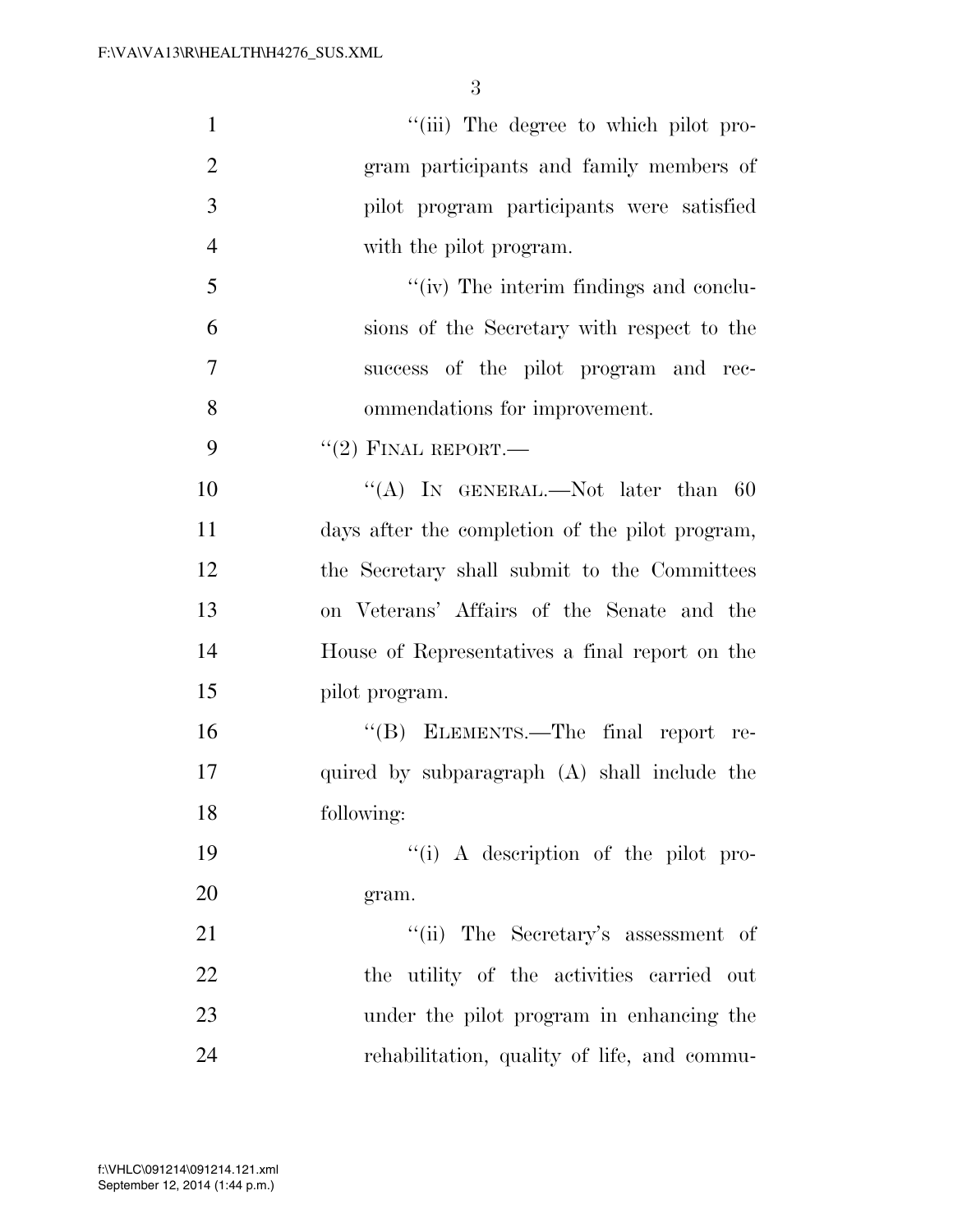| $\mathbf{1}$   | nity reintegration of veterans with trau-       |
|----------------|-------------------------------------------------|
| $\overline{2}$ | matic brain injury.                             |
| 3              | "(iii) An evaluation of the pilot pro-          |
| $\overline{4}$ | gram in light of independent living pro-        |
| 5              | grams carried out by the Secretary under        |
| 6              | title 38, United States Code, including—        |
| 7              | $\lq\lq$ whether the pilot program              |
| 8              | duplicates services provided under              |
| 9              | such independent living programs;               |
| 10             | $\lq\lq$ (II) the ways in which the pilot       |
| 11             | program provides different services             |
| 12             | that the services provided under such           |
| 13             | independent living program;                     |
| 14             | "(III) how the pilot program                    |
| 15             | could be better defined or shaped; and          |
| 16             | $\lq\lq (IV)$ whether the pilot program         |
| 17             | should be incorporated into such inde-          |
| 18             | pendent living programs.                        |
| 19             | "(iv) Such recommendations as the               |
| 20             | Secretary considers appropriate regarding       |
| 21             | improving the pilot program.".                  |
| 22             | (b) DEFINITION OF COMMUNITY-BASED BRAIN IN-     |
| 23             | JURY RESIDENTIAL REHABILITATIVE CARE SERVICES.- |
| 24             | Such section is further amended—                |